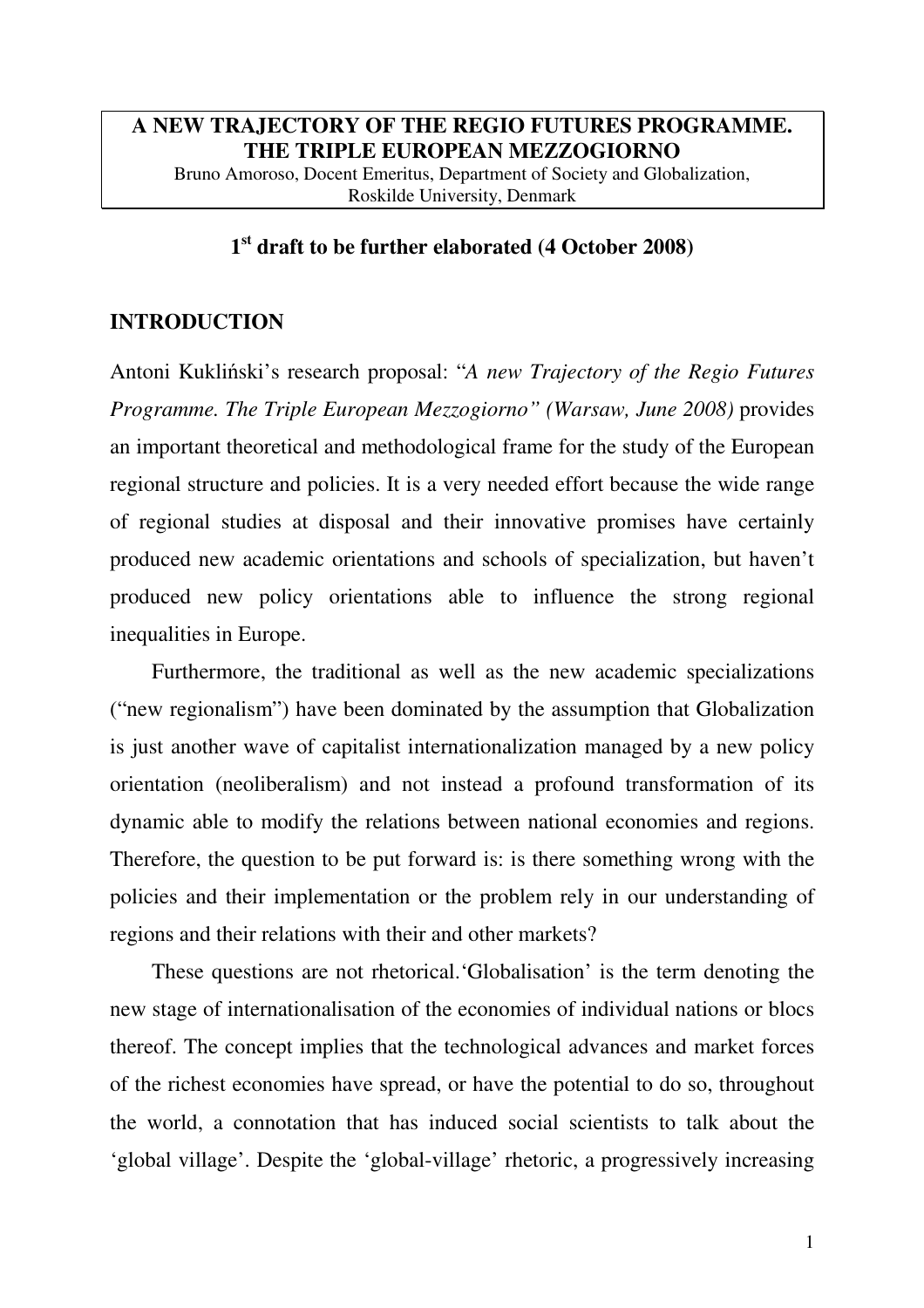concentration of economic and financial resources in the tripartite nucleus of the world's economy, i.e. in the USA-EU-Japan, has been noticeable since the early 1980s—a phenomenon identified as 'triadic globalisation' and 'global apartheid'.

This overall scenario is being accompanied by the expansion of the EU to include new countries in the Baltic, central European and Mediterranean regions. Yet another trend, a result of triadic globalisation's increasing gravitational pull, is emerging in contrast to the apparent success of the EU. It is marked by the difficulties it brings to the restructuring of the economies of the member states and by the obstacles it throws up in the path of EU cohesion and of the economic cooperation of Wider Europe (WE). It is the rise of new socioeconomic disparities, hereinafter called marginalisation, within the WE, as well as among the EU's member-states and regions. The current position of the traditional European backwards regions such as Italy's Mezzogiorno and of the new ones such as Eastern Germany and Eastern Poland ought to be studied and evaluated within these processes.

Regional studies are mainly informed by the prevailing economic theory generally posited on the assumption that the extension, in successive waves, of what is considered to be the 'model' of modernisation of an advanced economy to regions increasingly distant from it (from the 'center' to the 'periphery') and to which other countries must gradually adapt themselves. Yet what we have witnessed since the 1980s, is a marginalisation that has extended its reach to entire regions, as evinced by certain production and international trade indicators for selected industries.

This marginalisation has produced its own models of specialisation in production, which reflect in various countries and regions the needs of the triadic market forces. The new models that have emerged in the countries of the Baltic and Mediterranean regions have been analysed by charting (i) changes in trade patterns through variations in production indices, both general ones and

2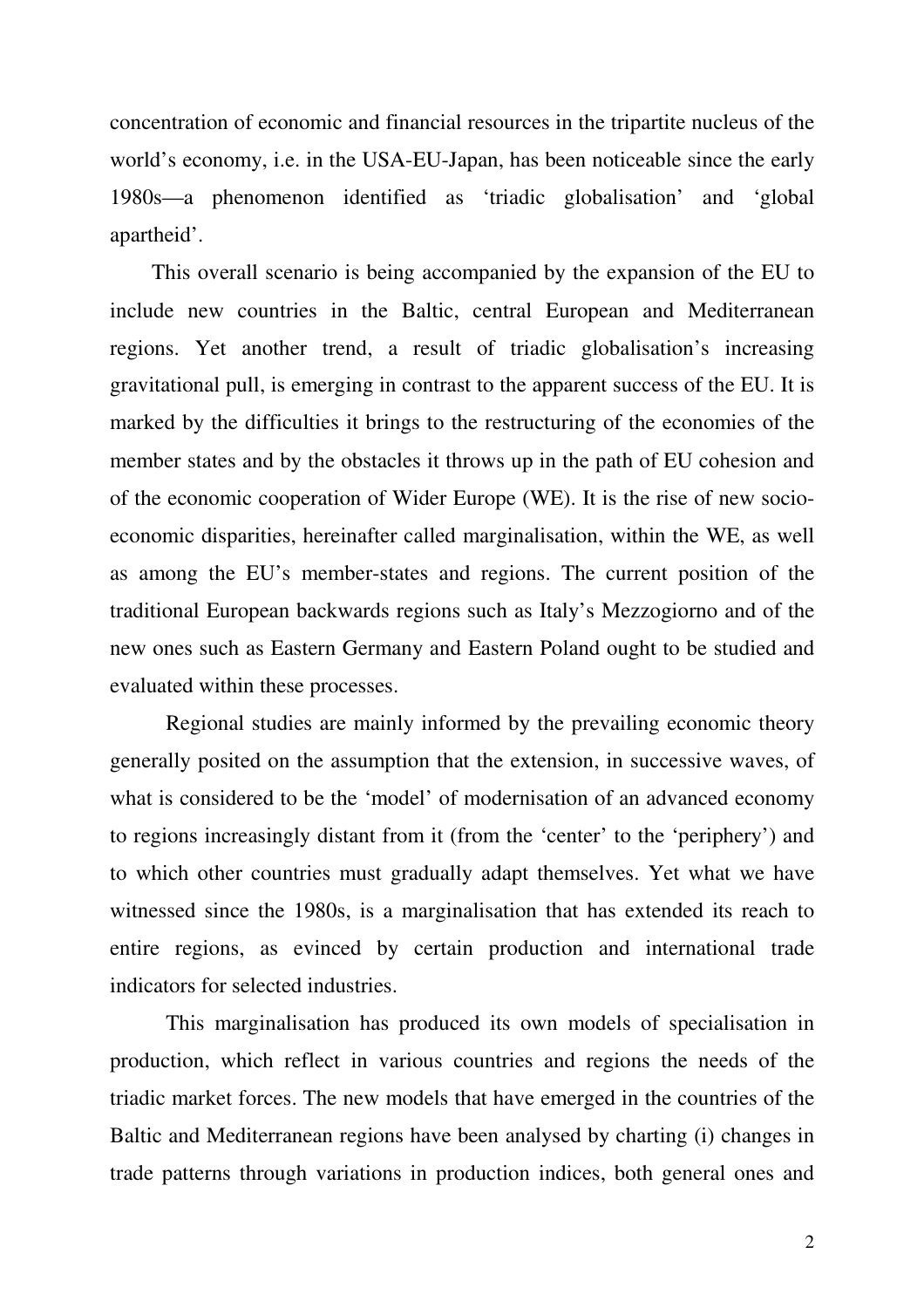those for selected commodities, and (ii) the developments over the last few years in the trade relations among the Mediterranean, the Baltic and the EU.

The "innovations" and "efforts" made by regional studies and policies have been concentrated on how to adapt local economies and regions to these new territorial distribution and labour division well-knowing that they were not welcome in the new "core" of the Global economy and that the success of some "good practices" would have been possible only at the costs of any coherent spatial and social strategy. As we will see in the follow, the innovation proposed by regional studies has been build on the denial of the existence of consolidated dualist structures in European Regions (i.e. Mezzogiorno), with the attempt to purse a fragmentation of the territories in order to obtain the colonization of single parts or elements of them.

These approaches have not given the analytical contribution requested by the EU's official documents with the central position given to the problem of a coherent system able to include the objective of economic modernization and competitiveness, social cohesion and economic cooperation with other areas.

### **THE REGIONS OF EUROPE: 1950-1990**

Europe's transition from the post war period to a new era of cooperation and peaceful development, within the limits (im)posed by the cold war was mainly centred on the national states as main actors. The implemented economic and social strategies focused on the creation of common structures and policies (energy, agriculture, market, etc.) able to create common links while reducing obstacles to the process of integration.

A serious reconsideration of the spatial perspectives of the European Union and its territorial and regional implication started after 1989's, when the possibility of a general reconsideration of the overall picture of the process of European integration became a reality. There was a general agreement that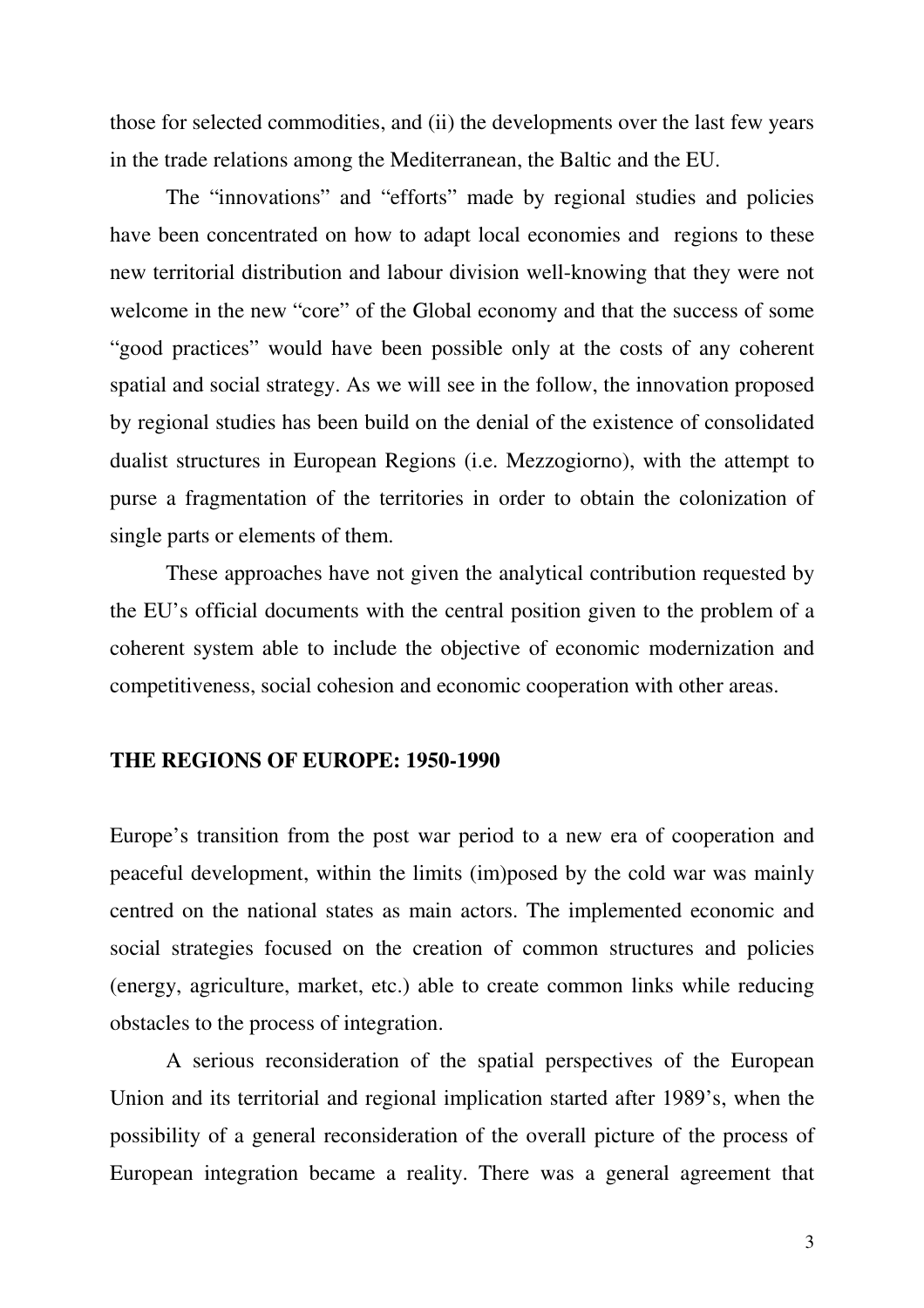coherence should be established in order: "to strengthen the overall capacity to participate in the international exchange of goods and ideas and to secure the continent its appropriate share in future world development." *(ARL, Towards a New European Space, 1995: 7)*. However, the mentioned and other reports (Se Amoroso, *On Globalization*, Macmillam-Palgrave, 2000) pointed out that a territorial cohesion established on the varieties of its regions required a polycentric approach and institutional structure able to overcome the existing power, research and industrial concentration in the "Inner Ring" of the European Communities *(The Gordian Knots)*. It was clearly stated that the existing spatial structure: "must be fundamentally changed if long term stability is to be achieved", and that the: "concentration of innovative research and development capacities in a few centres (…) and the relative lag of other regions, is not the only but one of the most serious aspects to be considered when an idea of a new strategy for Europe's development is to be conceived." *(Ibidem).*

Therefore, the shared conclusions were that the modernization and upgraduation of the European production systems and the achievement of a spatial and social cohesion required a new approach able to reconcile the potential and varieties of cultures and production systems of the European Macro Regions (Western Region, Mediterranean Region, Baltic Region, and Danube Region) *(Alexandrian Solutions)*, with these overall objectives. This imply that each member state creates the best possible conditions for activities at its regional and local level.

This new European Regionalized Development Strategy: "must express and recognize that development does not primarily imply economic growth, in its traditional sense, but corresponds to a comprehensive view of the necessity to improve production as well general living conditions for all those parts of Europe's territory which do not have what are considered acceptable minimum standards. Only such a comprehensive and regionalized concept and the determination of all European partners to implement it can justify a reallocation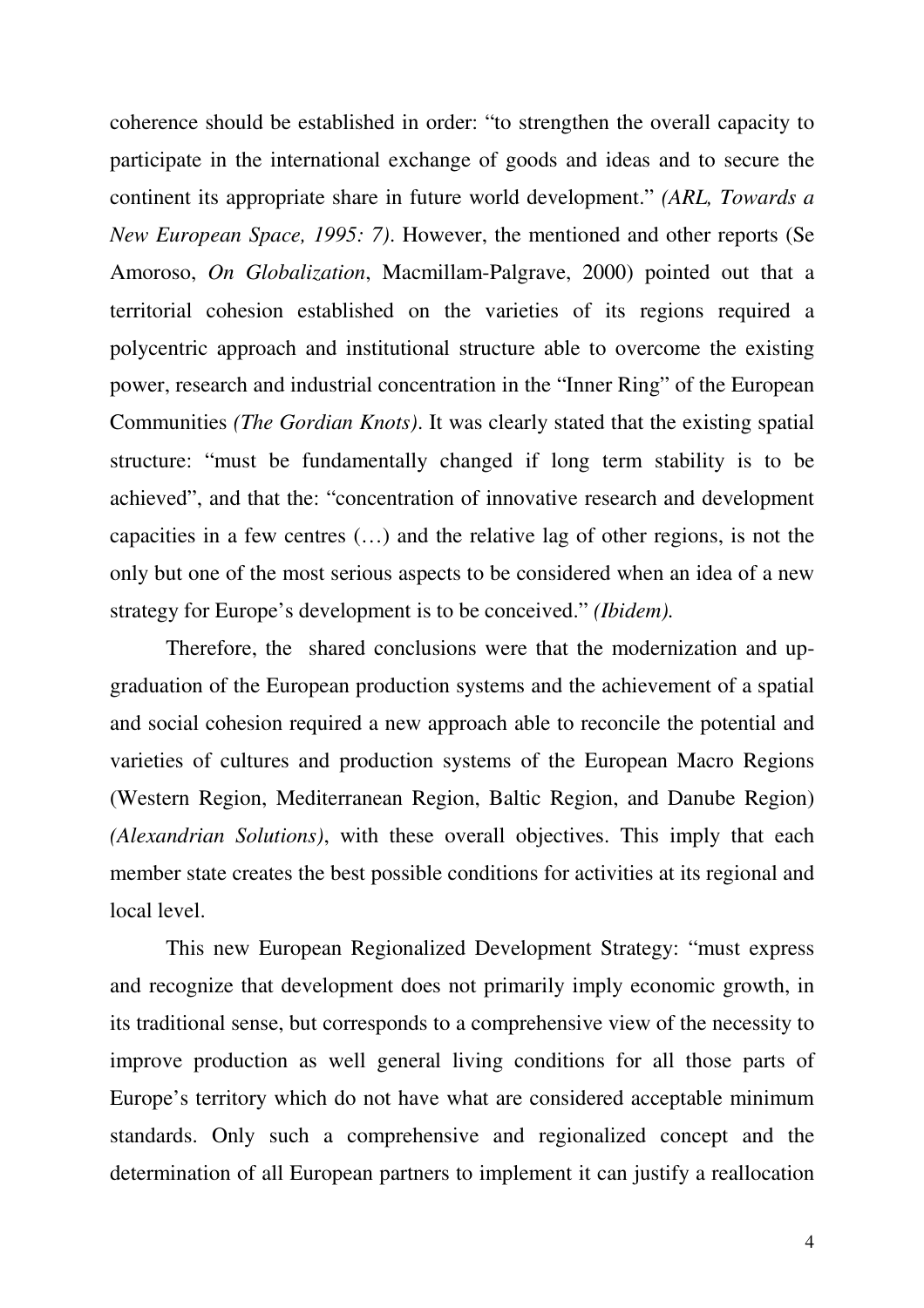of resources by means of inter-regional and international transfers on a large scale. Without such transfers, stabilization and peaceful integration will not be achieved." *(Ibidem: 12).*

These proposals were clashing with the prevailing theories and policies of Globalization and a monocentric approach prevailed on the polycentric one *(Maastricht Treaty, Lisbon Agenda, etc.)*. The outcome is the increasing old and new inequalities among European Regions with the following social and political conflicts. The prevailing approach in European and National regional policies, with centralised objectives elaborated on abstract principle of competition and efficiency, independently from the local and regional needs and production systems, have produced the predictable failure in the achievement of the objective, while the invested financial resources have contributed to the strengthening of the obstacles to local and regional development frustrating even more the capability of local production systems.

#### **THE REGIONS OF EUROPE: 1990-2008**

The general failure of the EU's economic and social policies influenced by the relocation of economic activities in cheap labor cost, the persistence of lagging regions within the EU and the strengthening of this trend after its enlargements have called for a critical reconsideration of the implement policies and objectives.

A "strategic framework" for the European *Spatial Development Plan* formulated in 1999 re-launched the objectives of cohesion and competitiveness while maintaining a territorial balance among European regions. The document made a number of concessions to previous denied approach by including in its vocabulary the concept of polycentrism, but it use was limited to the problem of general and abstract sustainability, urban-rural relationship. The regional local dimensions were considered only in term of exploiting the best of local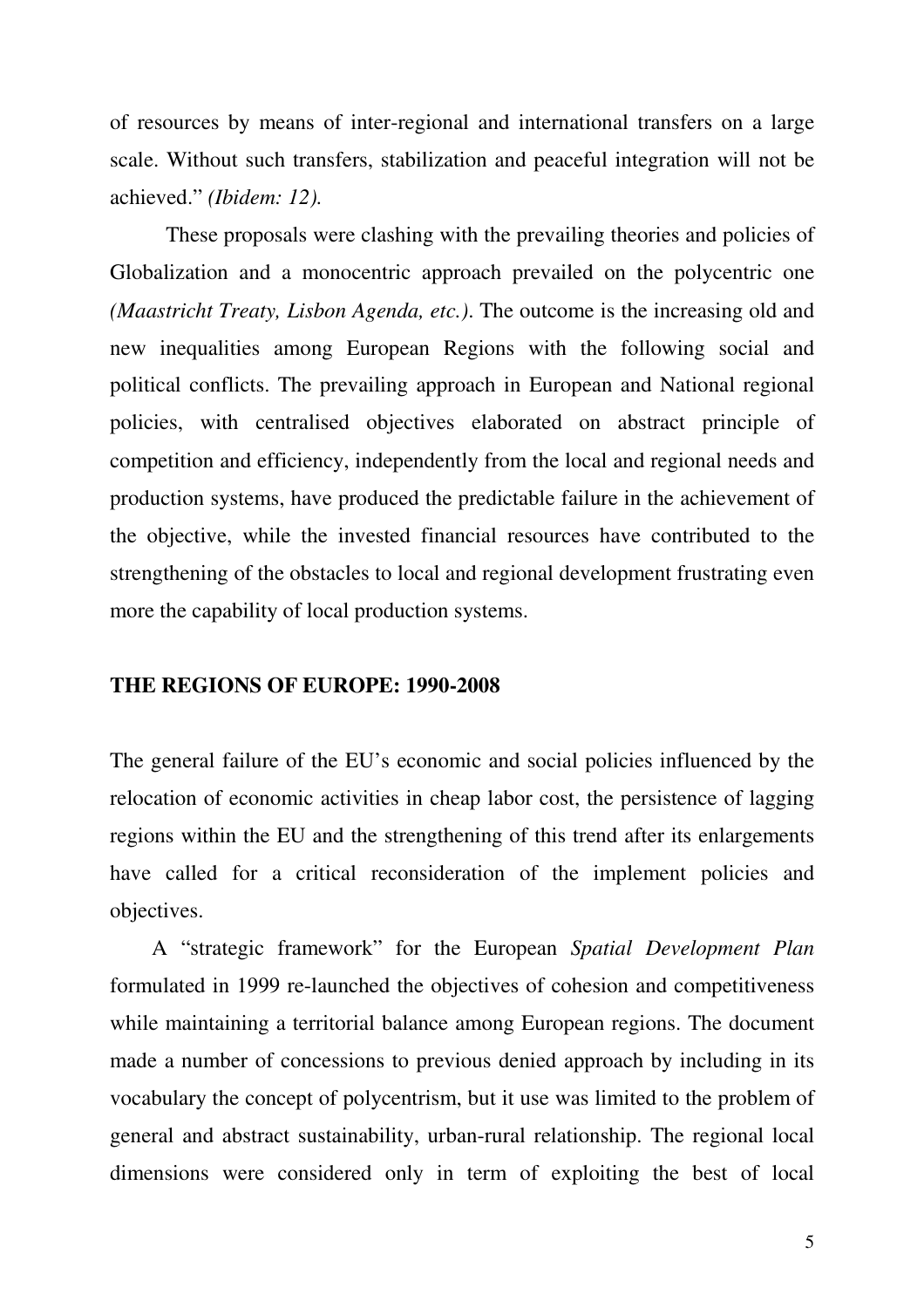resources for the overall objectives global competition. The possibility that regional "diversities" could represent risks and burdens to the achievement of the EU' general objectives for global competition were stated in the *Territorial Agenda* (2006).

The objectives and the methodology were still the traditional one, but relaunched with vigor in direction of the need to force local and regional economies into a pattern of adaptation to Globalization structural needs and (neoliberal)policies. This approach influenced of course the direction and use of the EU's financial aids, that were therefore diverted from truly objectives of local development and regeneration of local production systems to imposed priorities (big infrastructures or financing of service/finance structures). A truly polycentric orientation would have pursued the revival of regional economies combined with the creation of polycentric mesoregional aggregations of markets and production systems with wider stabilization effects on regions and territories. The proposed one insisted along the line of expropriation of territories and regions of specific resources and inputs necessary for development elsewhere.

This position is confirmed in the recent document for a *Territorial Agenda 2007-2010*: the principle of convergence between lagging and advanced regions in Europe is stated as functional to the objective to make Europe the most competitive macro-region of the world, despite the facts that all indicators and experiences about territorial development show the inadequacy and misleading character of these interpretation and policies.

### **THE TRIPLE MEZZOGIORNO**

The outcome of such situation, characterized by the missing coherence among policies and the lack of agreement about the overall objectives, is that the transfer of financial resources with development aims from Europe's richer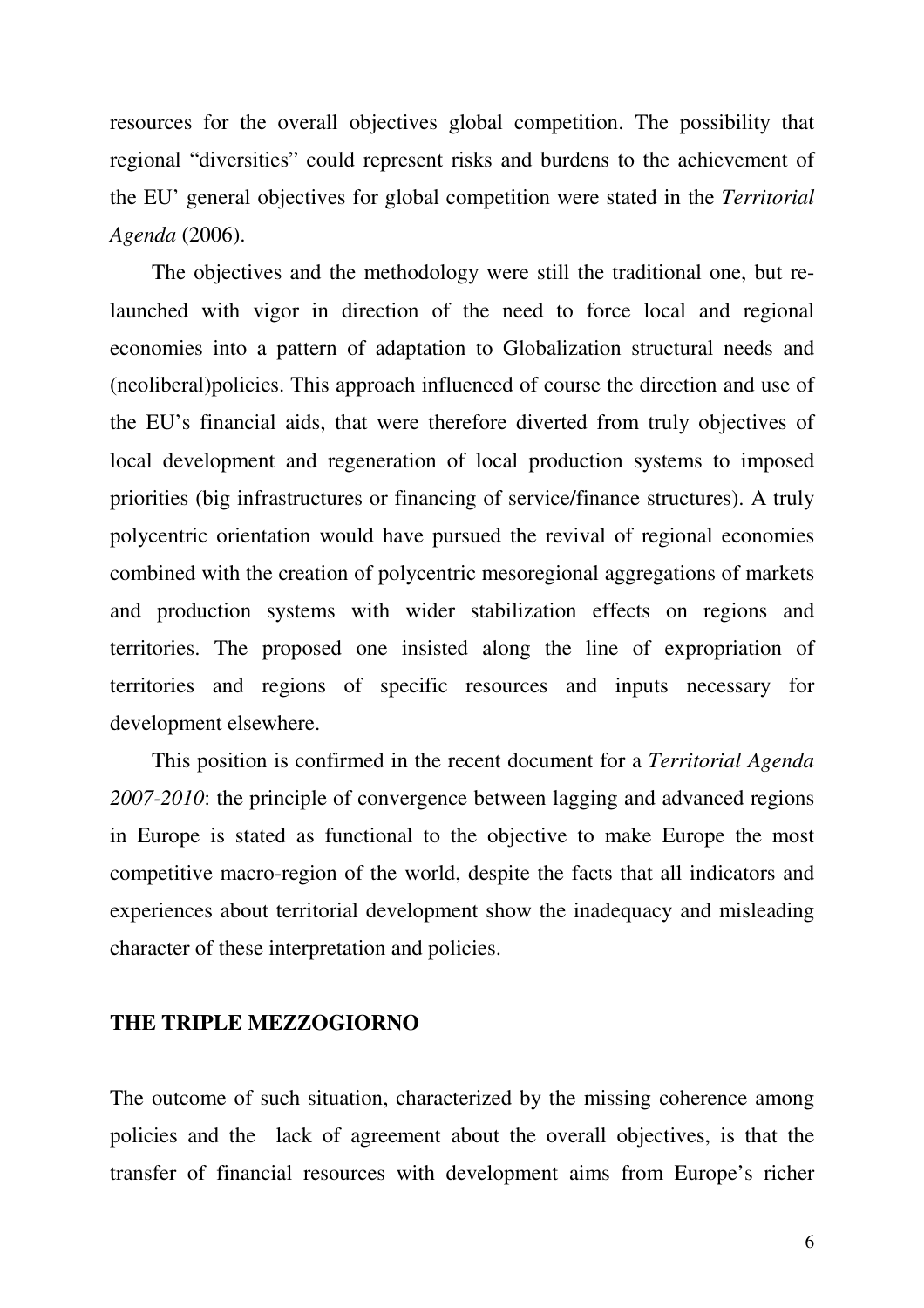areas to the poorer ones has not produces the forecasted results but increased their disparities and conflicting tendencies.

The paramount significance assumed in this respect by the "development" experiences of the *Triple Mezzogiorno* – Southern Italy, East Germany and Eastern Poland – is emphasized by Kuklinsky's proposal that focus on them as the cornerstone of this analysis.

The three European regions selected for the focus of the research - Southern Italy, Eastern Germany and East Poland – all share, despite their different locations and historical backgrounds, some of the main features that make them an original and important case to be analyzed.

By following the Kuklinsky's theoretical and analytical framework- long duration, barriers to development, Gordian Knots, Alexandrian Solutions – a path for future research and action emerges:

# *Long duration*

The regions have commonly experienced three stages of development:

(i) a long period of "dualism" within their respective countries during the period of formation of the national state and market;

(ii) the "cold war" that has made these regions dependent on strategies implemented by and based upon the East-West confrontation;

(iii) the effects of Globalization since the 1980s, marked by "economic marginalization", "political destabilization" and "social exclusion".

*Dualism* appears to be a long standing character of these regions that survive, although in different forms, also during the second and third stage. Dualism ought to be verified in the Triple Mezzogiorno for the differences that might manifest in each of the mentioned areas. However, it should be noted that by dualism we do not understand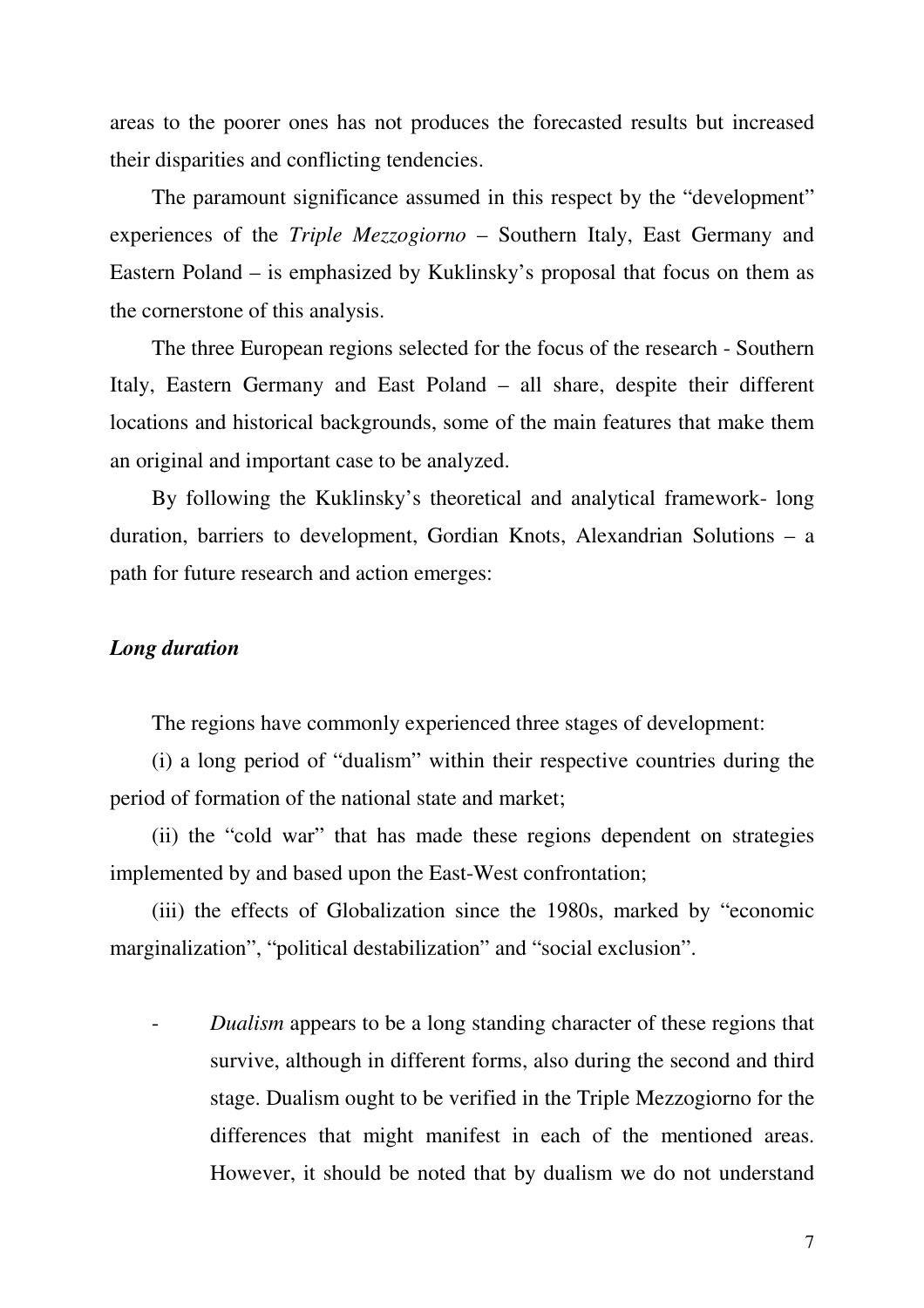differences in single or specific indicators but an overall situation of dependency of the mentioned area from the national market and institution. Dualism is due to an overall and persistent diversity from the rest of the country reflected in the triangle culture-natureproduction systems. Such diversity could be the "cooperative advantage" of the specific regions or can become, as in the cases in question, a dependency form from dominant markets and, as in Globalization, the cause of marginalization and social exclusion.

- The cold war has aggravated the dualism of the three mentioned areas by creating obstacles and aggravating the relations with the surrounding countries and meso-regions to which they naturally belong. For the Italian Mezzogiorno it has isolated it from its Balkan and Mediterranean context, transforming its role from being a bridge towards these areas into a insecure and militarized boarder. The Eastern regions of Poland and Germany have experiences similar situations within the specificity of their territorial context.
- *Globalization* has diverted the possibilities offered to there regions by the end of cold war introducing new factors of centralization of development in favor of the strong countries and market. The crisis of the Western economies and the rise of the new economies in the South and Far East is demonstrating the failure of this choice and the need to re-thing space and territorial development in a new light. The 2000s increasing militarization of the international relations toward the East and South recreate the obstacles of the cold war.

# *Barriers to development*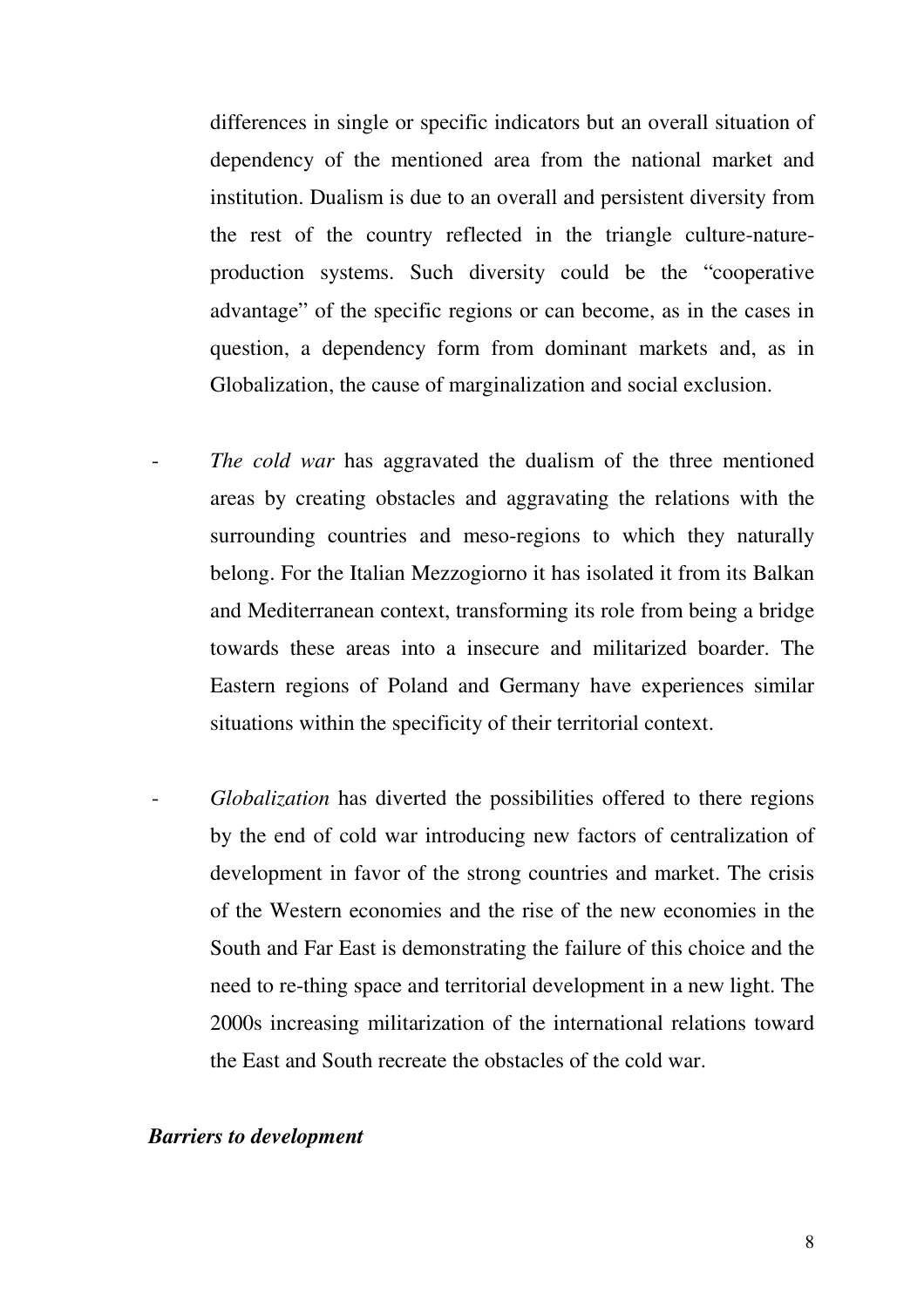Developmental barriers have been caused:

- (i) during the first stage, by the imperfect integration of each region into their respective national states and national markets;
- (ii) during the second stage, by the imposed divisions in the East and the West – due to the cold war;
- (iii) during the third stage, by the convergence of the development logic of European integration with that of Globalization.

Barriers and obstacles have emerged from geographic, political and cultural attitudes and priorities. The increasingly Eurocentric orientation of Western Europe and the strengthening of its link with Atlantic ties undercuts Western Europe's duties to the frontier regions of the European Union. These outer regions have historically functioned as cultural bridges for the European culture in its projection to the East, and to the Mediterranean culture. The economic, social, political and cultural structures of the regions are not able to reverse this process, further strengthening the barriers.

The history of each of the three regions has caused a present mechanism of political, economic and culture dependencies that ought to be independently analyzed. The policies of "*aid*", in the various forms it has taken in the EU vocabulary and policy measures, has generally contributed to the weakening of the autonomous economic, political and culture capabilities of each region.

Specifically, the financial flow of "aid" into the Italian Mezzogiorno has become the main instrument weakening the regional political institutions and production systems. The political system has increasingly become financially dependent on these flows and legitimized by their distribution to maintain political consensus. The basis for the use of the funds and the making of consensus has produced an increasing dependency on criminal organizations. The dual goals of democratization and genuine and sustainable local development have been pushed aside. This trend has established a vicious circle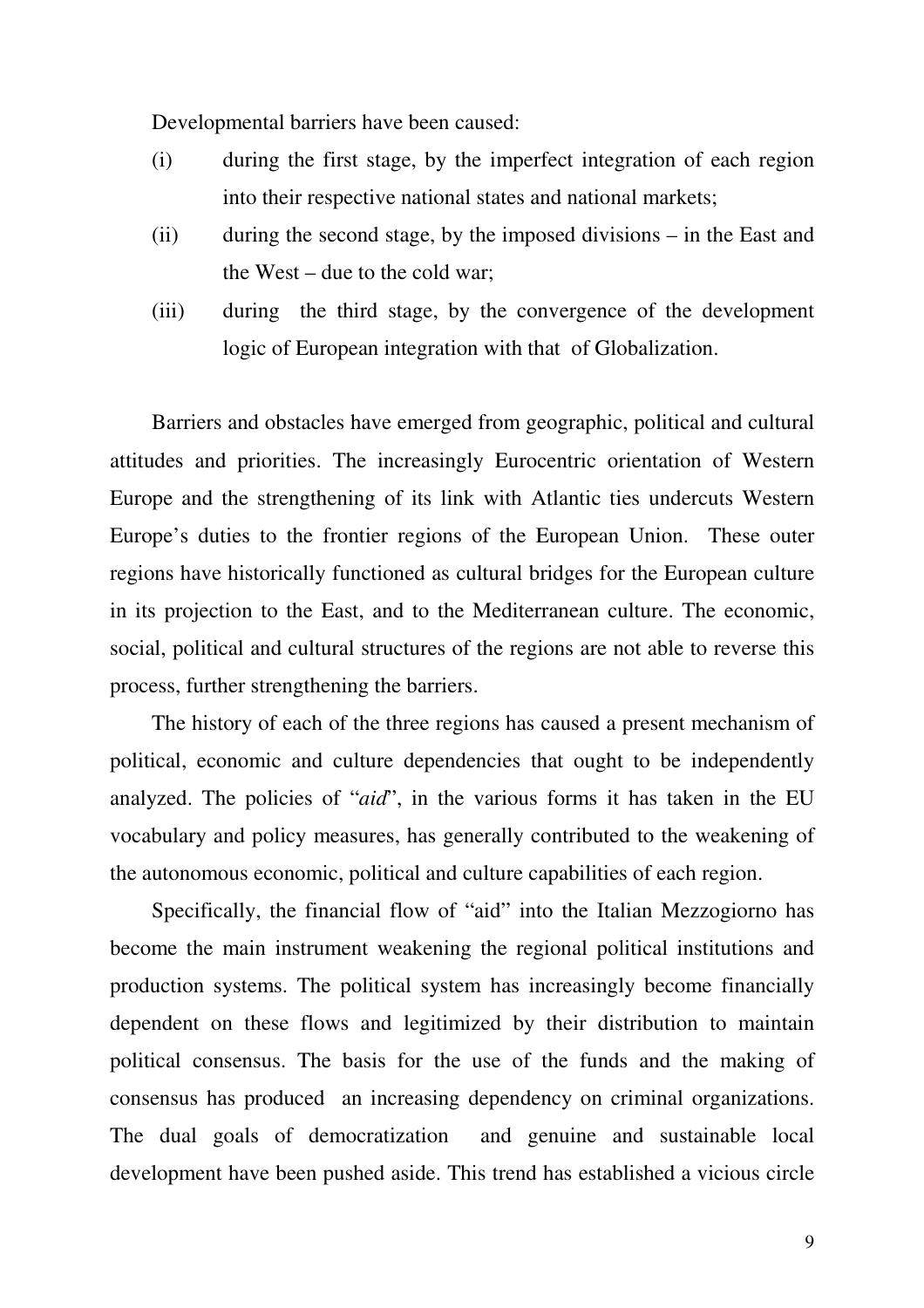of dependency, making it difficult for the regional and local institutions and production systems to survive in the interest of the region.

This system in Italy has penetrated the economy with its by now infected financialisation and it controls the central state down to the regions and municipalities. The mechanism is simple to explain. Up to a certain point in the history of Italy, I'm speaking of the immediate post-war period, the political institutions, both national and local, drew their legitimacy and eligibility from the ability to represent the interests of their citizens and their communities and, above all, to support the common good and local productive systems. The modernization of the post-war period transformed the political and local productive framework, first with the Southern Italy Development Fund (*Cassa del Mezzogiorno*) and then with the European systems of funding. The productive systems are now dead, the communities now emptied out by migrations. What is left for the institutions is to manage an enormous flow of money, from the State and the European Union. Flows that for the objectives and schedules that are envisaged, do not have the entrepreneurial systems and communities able to absorb them downstream. For this reason, political power has been grasped by jurists, political wheeler-dealers and graduates in general, that emboldened by the legitimisation given them by their role as distributors of funds, have used them in order to reinforce electoral consent and for their own affairs. In absence of local productive systems, the only "company" in a position to manage huge sums for services and infrastructures, and at the same time guarantee the votes needed for the politicians in the institutions, is the criminal economy. This has led to that perverse interweaving between politics, institutions and criminal economy.

A recent doctorate thesis of the University of the Calabria (Greco O., *Eventi storici e società civile nella Calabria del secondo dopoguerra. Comportamenti culturali e forme identitarie nelle trasformazioni della modernità,* 2008) analyzes this process well:

10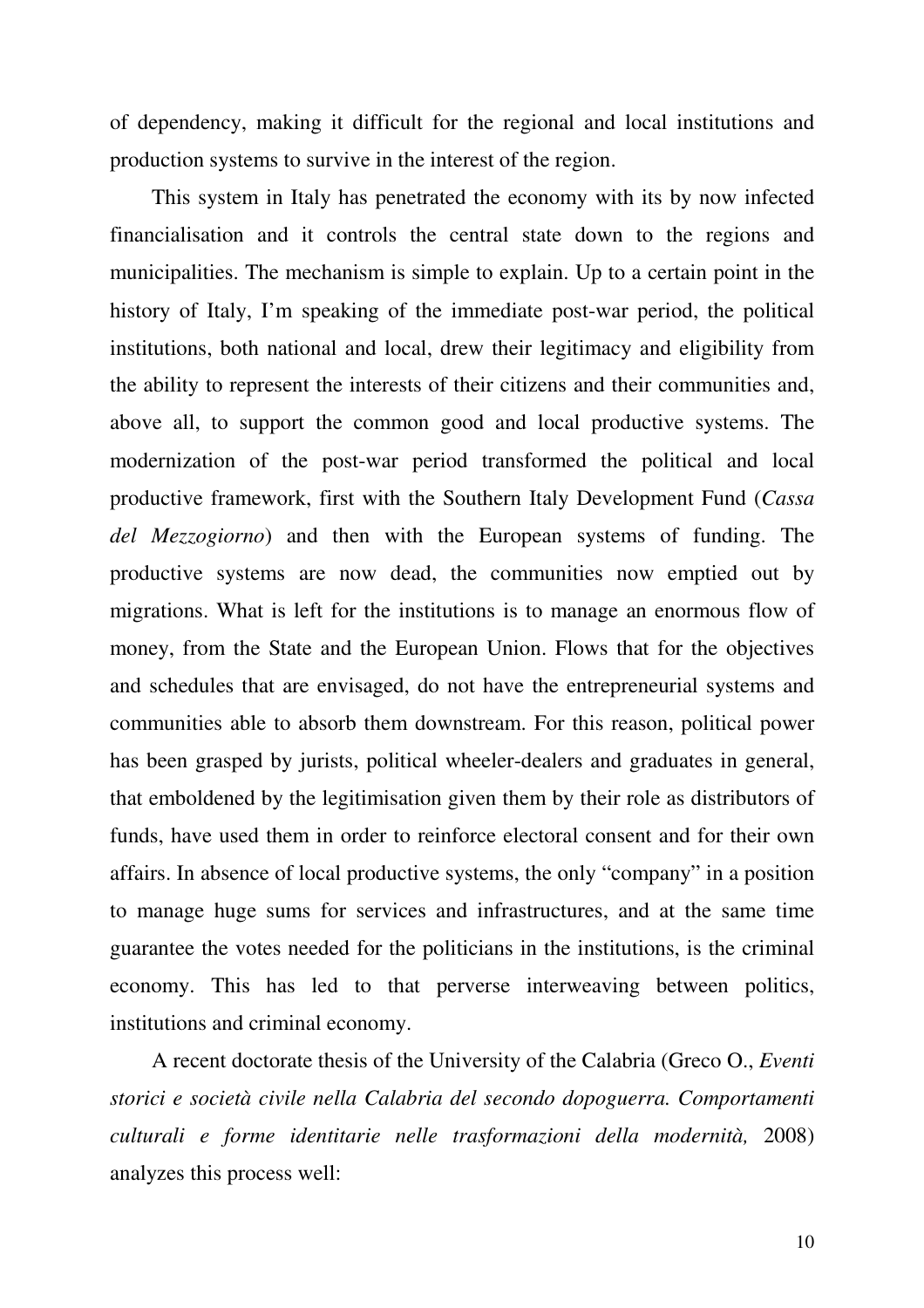"The season of special interventions and the transfer of resources has coincided, perhaps not by chance, with a deep transformation of the Calabrian mafia phenomenon. Up until the 1950s, the 'ndrangheta families enforced `reputation and respect', in specific areas of the region, through inter-family feuds, embezzlement and threats shrouded by specious `traditional values', but these were not decisive for the overall economy of the region. In time, the same families understood that wealth, which in the traditional Mafia might be the outcome of the capacity to gain respect, "becomes the basis of reputation and its possession is obligatory for the acquisition of any position of respect". This leads to a direct interest towards the flow of wealth reaching Calabria through the special interventions. The `ndrangheta takes part in the tenders, in the management of public works, in community integrations for agricultural production, in the management of the public services. It conditions politics and colludes with it, it expands until taking on the modern-day characteristics of a powerful criminal enterprise. It acts at an international level in drugs and arms dealing, in which the original features linked to the geo-cultural origins become only the symbolic container of an organization that moves at a global level with modalities that go beyond any cultural belonging."

## *The Gordian Knot*

At this point, in order to conclude, some questions cannot be avoided. Can the political system reform itself? How can a system of balanced power, complete with suitable controls and oriented toward the common good be recreated? How to resume control of the predatory economy and re-establish conditions of normal activity, both for the necessary social actions as well as the honest private activities of citizens? The urgency for fitting answers is manifest given that until they are found and applied, the predators will continue their savage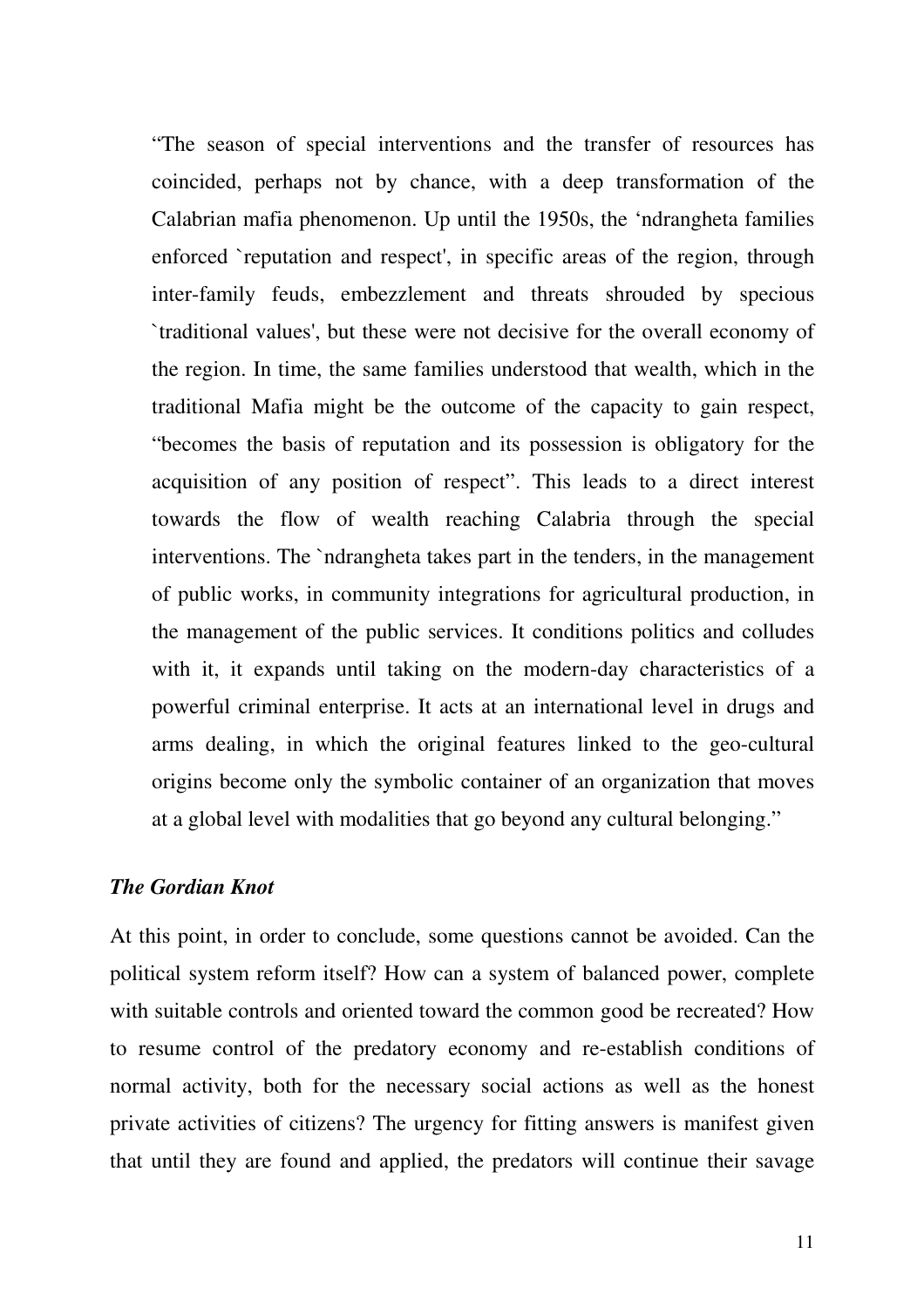incursions. I believe that the problems should be tackled by using the method proposed recently by the authoritative Polish observer (Antoni Kuklinsky) who advises to individuate some nodal points - the Gordian knots - and apply Alexander's solution to them.

It is not difficult to grasp from what has been said up to now that the Gordian Knot to be undone is that of the power of the predators that uses finance as a lethal weapon against communities and their economy. The financial system, set out as intermediary and facilitator of exchanges between the system of production and the State, has ended up by subverting both, assuming *in primis* the government of societies. The market eonomy has transformed itself into an *économie casino,* a 'hazard economy'.

The new centres of the global economy are no longer big enterprise or industrial centres but rather the stock exchanges, the tax and banking havens, the countries that "compete" by offering concessions to financial and industrial speculation. The freeing of markets has transformed these non-places into "health centres" for capital, whatever its origin. It is in these exclusive clubs that international finance is reassembled with the separate branches of the family that have chosen the way of weapons, drugs, prostitution, organ trading, in a word the way of "organized crime". It is in these "health centres" that the miracle of healing takes place, transforming illegality into normality.

The "globalization of crime" becomes the "crime of globalization" that makes headway by erecting and preaching a new international law and its own international courts in order to maintain its status quo." (Amoroso B. "Le vie del…denaro", *Interculture*, n. 4, Città Aperta, Troina, 2004; and "Globalizzazione e criminalità", in *I crimini della globalizzazione*, edited by M.A.Pirrone and S. Vaccaio, Asterios Editore, Trieste).

As attested by a study of great, though equally unrecognised, importance: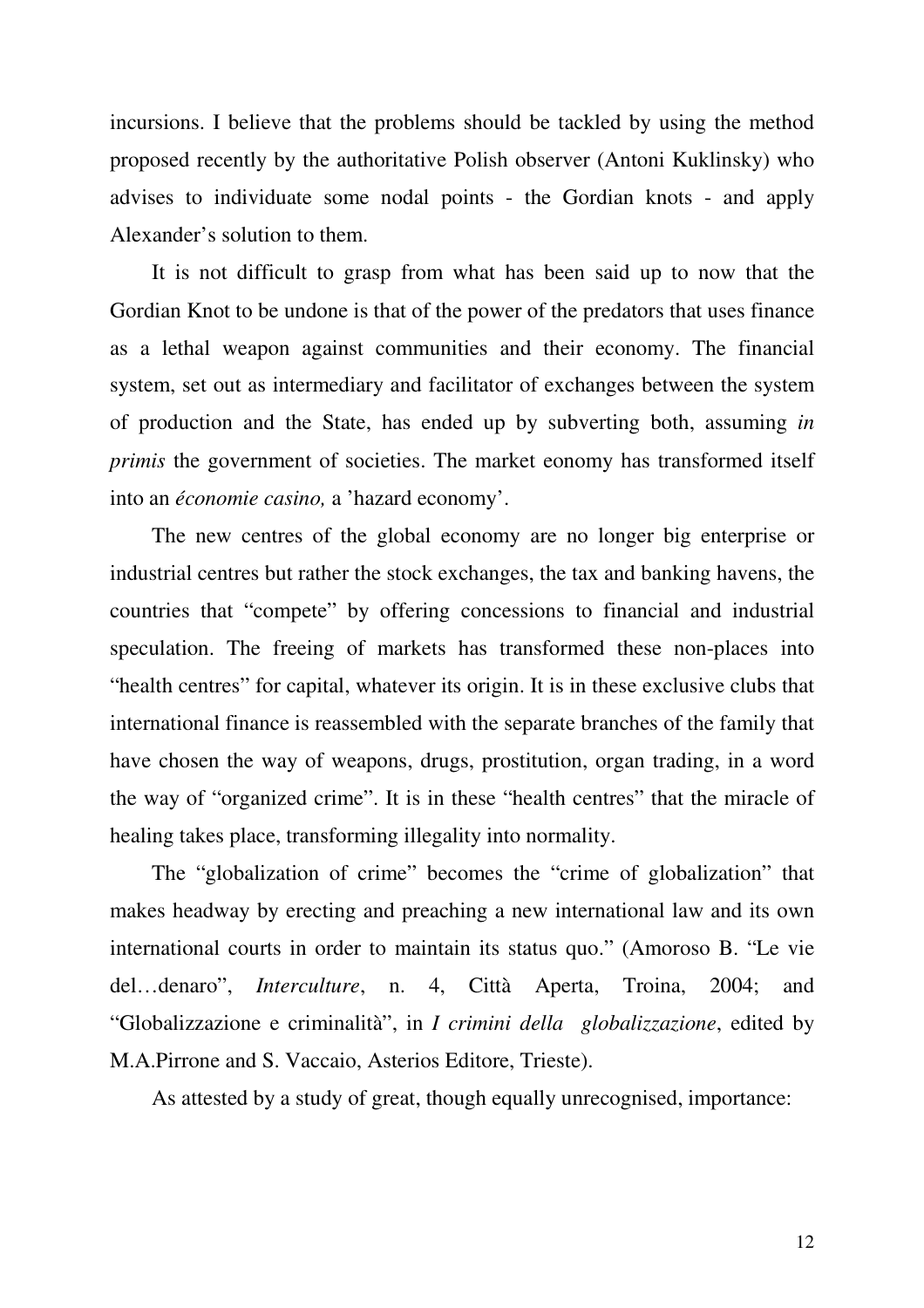"The world of 1998 no longer resembles that of 1978. The United Kingdom construes a quarter of its wealth with activity of the City. Shares traded in the Paris stock exchange represented 20% of the state budget in 1975 compared to 120% fifteen years later. Speculative finance has effectively become the engine of the global economy. Little more than 1% of currencies exchanged daily in the world is used for traditional commerce, namely for the exchange of goods and services"( Aa. Vv. *Un monde sans loi. The criminalité financière en images*, op. cit., p. 40).

#### *The Alexander Solution*

And so, what is to be done? The Alexander Solution must be to disarm finance, re-transforming all the kinds of financial transactions into relationships based on the real exchanges of services and goods. To drain therefore the financial flows, towards the regions from the regions, towards the State and from the State, towards the Municipalities and from the Municipalities, thereby suffocating the life conditions of "illegal" activities and bringing back the economy onto the paths of the production of necessary goods and services for community life.

This is possible, in my view, only by starting off from the bottom, from the daily life of people, from the families and communities that are the first level of expropriation enacted by the banking and financial systems. There should be two paths to take. Eliminate the causes that make resorting to money and the banking and financial systems necessary in people's everyday lives. Money has been made necessary by someone establishing that it is the only instrument enabling access to something with a price. In our everyday life, these things are the house, water, schooling, health, infrastructure, transport and so on. Well, declare these things "common assets" of the communities, with joint forms of financing and entrust their management and care to the users. We can transform a large part of these services into movements of real goods and services. We can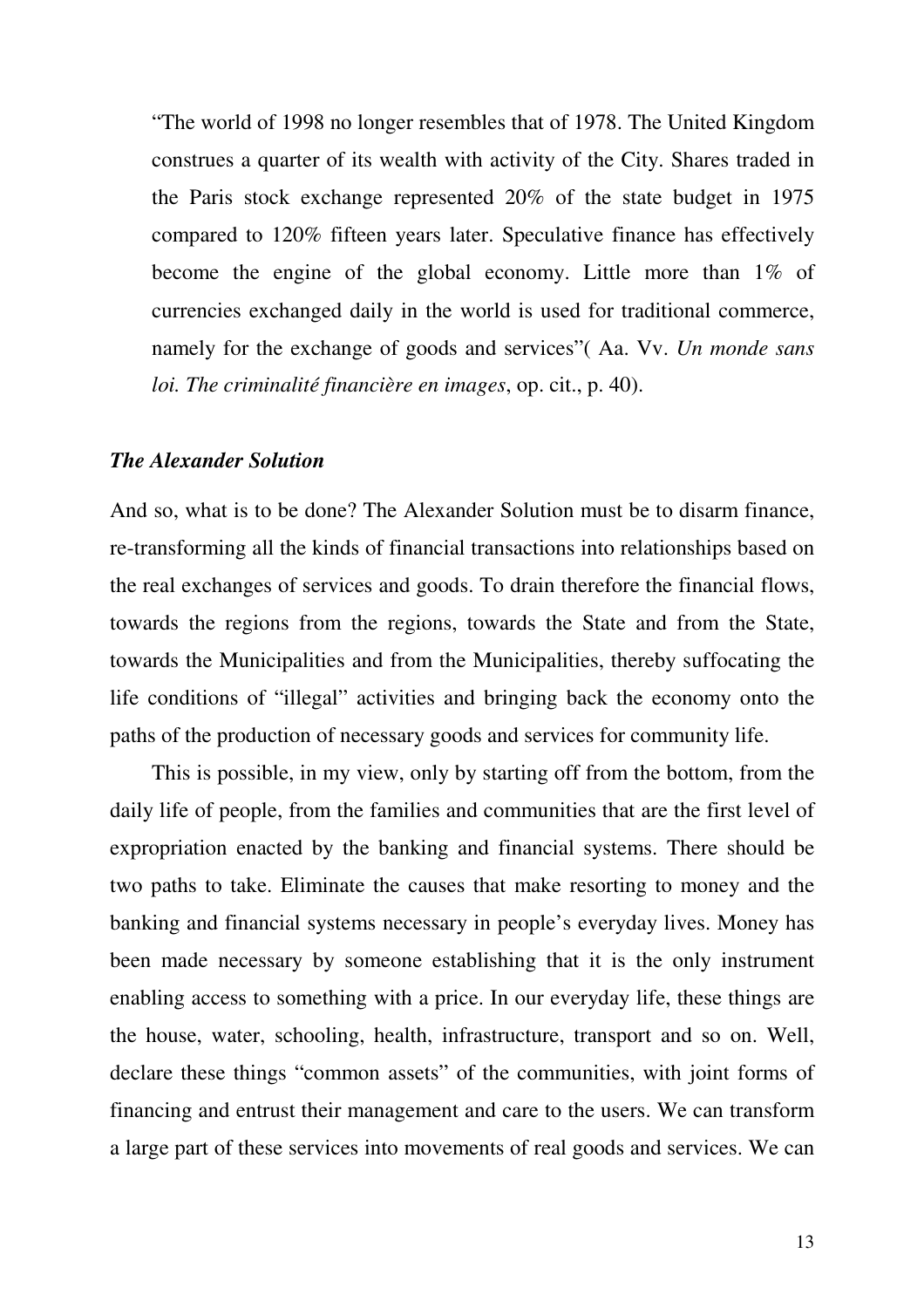avoid then that a flow of finance, equal almost to half of the wealth produced, leaves the pockets of citizens for the State, to then return through obstructions and institutional and private channels of various levels that direct the majority towards predator groups.

The second level of money usage is linked to the phenomenon of consumerism, of which a part is the useful and preferred consumption by citizens, and another part the addition of "drugged" products, imposed by "lifestyles" created by disinformation, advertising and unethical forms of social living. It is at this level that the notorious goods-money relationship is formed, which leads to a degeneration of both. Well, we rule out advertising, replacing it with critical information on products. We re-evaluate the relationship culture, environment and production system, the local commerce and the choice of local produce, making instead products of import or technological creation a burden, which is the opposite of what happens today. This means giving back the real dimension of market to trade, developing and protecting the local network of sale and distribution.

It is in this framework that currency can then return to its true function as mediator of exchanges between income and goods, as an advance on private and social investments. For this reason, beside the persistence of a national currency, the value of local currency, of forms of credit-payment based on the determination to sustain the local community life, the small distribution etc is to be rediscovered. The popular credit banks and the savings and loan companies, strangled at the beginning of the process of globalization by the financial predators, arose and grew precisely to collect local savings and in support of economies. The creation of the domestic market, the national currency and the national banks first, then the European market, the European currency and the European banks today, have been used to expropriate the savings of citizens of the various regions to fund projects and development plans elsewhere, projects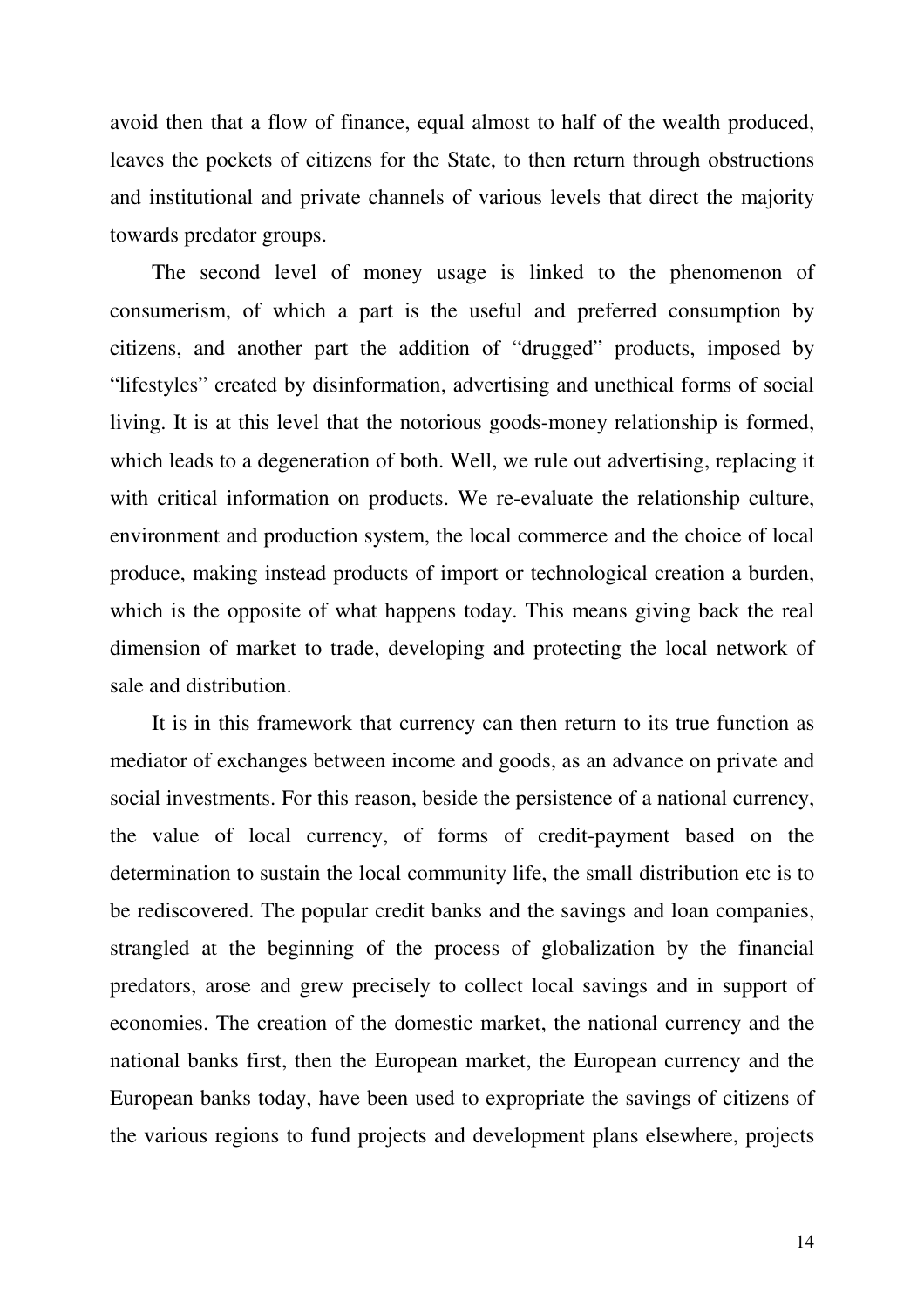that have proved disastrous both for local communities as well as the country as a whole.

A healthy basis of forms of local credit, decentred and managed in forms of cooperation or strong participation, can constitute the grounds for national credit institutions that operate as common funds of solidarity for the creation of common infrastructure, in order to guarantee the common goods to all citizens and members of the communities. But these processes of gradual widening of community bases can only happen if the democratic criterion of one vote one person, is replaced by the participatory system of the right of veto by the part of the communities towards unshared decisions. Once the finance has been drained off, the predatory power groups of our communities and economies asphyxiated in such a way, then also their representatives in our central and local institutions will fade away. It will finally be possible to breathe life into a new political class, to institutions able to once again set the public interest and the common good at the heart of our real worries and objectives.

## *Conclusions*

The Gordian Knots are represented by the dominant interaction between corrupt institutions and criminal organizations. The Alexandrian Solution requires the severing of these financial links to re-establish a high degree of autonomy and self-government for these regions. This means setting local development at the center, along with its implications of greater autonomy and self-sufficiency. The Alexandrian Solution should therefore upturn the globalization objective "from global to local." This measure will leave the region with the only optionto adapt to the new priority of local development, thereby transforming the region. By adopting the new objective "from local to global" the need, interests and aspirations of the local and regional communities are again made paramount.